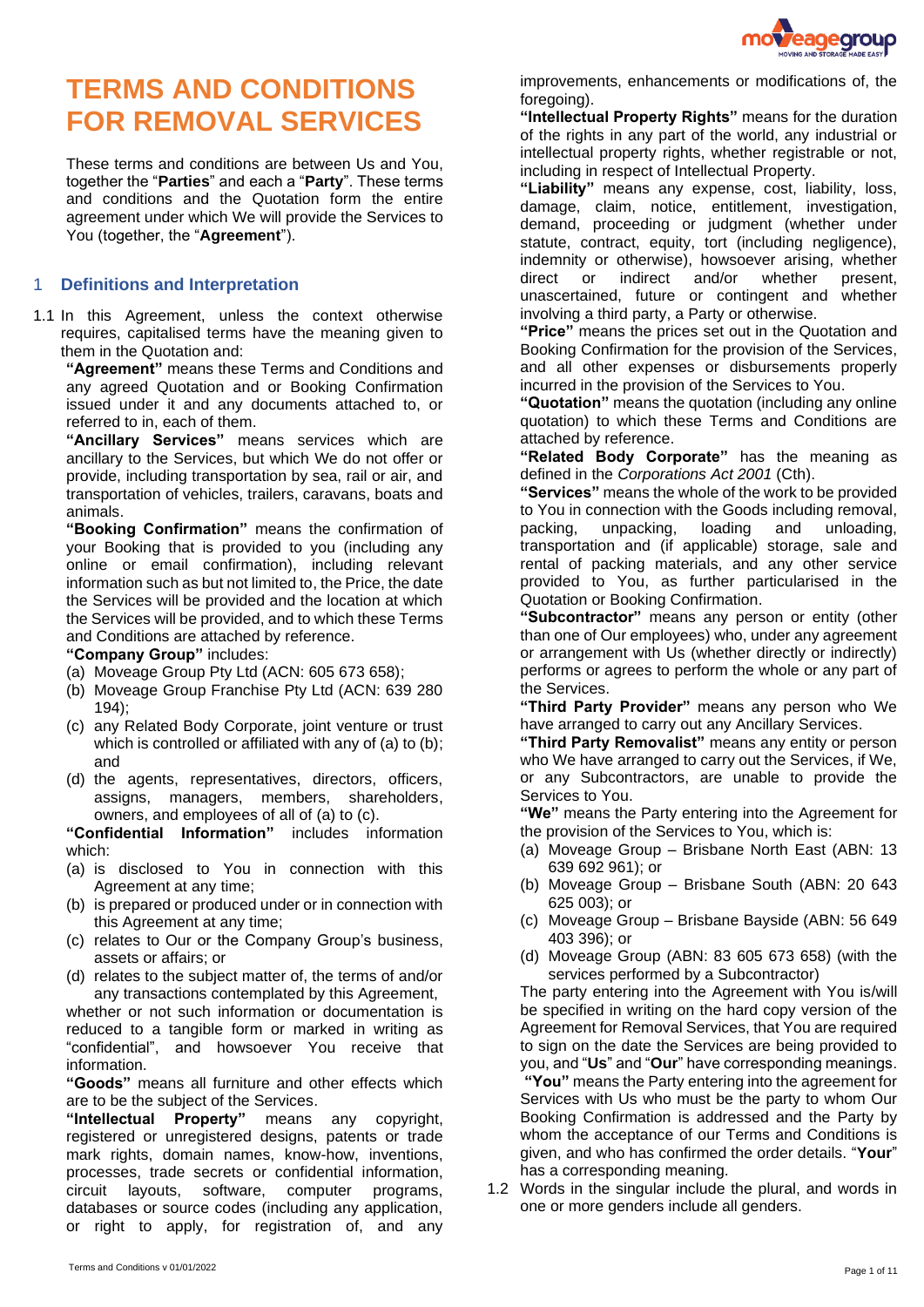

## **2 Acceptance**

- <span id="page-1-0"></span>2.1 You have requested the Services set out in the Quotation and/or Booking Confirmation , and accept the Terms and Condition by:
	- 2.1.1 signing and returning the Agreement for Removal Services to Us, on the day of the move;
	- 2.1.2 accepting the Quotation online or sending an email accepting the Quotation (expressly or impliedly) to Us or any member of the Company Group; or
	- 2.1.3 instructing Us or any member of the Company Group (whether orally or in writing) to book/proceed with the Services;
	- 2.1.4 making any full or part payment of the Price (including any deposit) to Us or any member of the Company Group; or
	- 2.1.5 Accepting the Terms and Conditions through the link/web form on the booking confirmation email.
- 2.2 Notwithstanding clause [2.1](#page-1-0) of these Terms and Conditions, confirmation of your acceptance of the Terms and Conditions must be provided to Us or a member of the Company Group at least 3 days prior to the move date by clicking the link provided with your Booking Confirmation.
- 2.3 To the extent that You accept these Terms and Conditions with any member of the Company Group, You agree that the member of the Company Group acts as Our agent only, will not be a Party to this Agreement and no contractual relationship is created between You or any member of the Company Group.
- 2.4 If the Booking Confirmation does not yet have Our details, a member of the Company Group will provide this to You at the earliest convenience, on Our behalf. On the day of the move, prior to performing Our Services, We will request that You sign copies of the Agreement for Removal Services, which will include Our details, Your move details, the pricing, a summary of major points of the Terms and Conditions and you must confirm that you have been provided with the full Terms and Conditions of the Agreement for Removal Services and have read and agree to be bound by the Terms and Conditions of the Agreement.
- 2.5 To the extent that there is any ambiguity, discrepancy or inconsistency between the hard copy version of this Agreement, and any electronic or online version of this Agreement, the hard copy version of this Agreement will prevail in relation to the ambiguity, discrepancy or inconsistency.
- 2.6 Please read these Terms and Conditions carefully and contact Us if You have any questions.
- 2.7 We will not commence performing Our Services unless the Terms and Conditions are accepted and the Agreement is signed on the day of the move.

#### **3 We are not Common Carriers**

We are not common carriers and accept no Liability as a common carrier. We reserve the right to refuse to quote for or complete the carriage of goods for any particular person and for carriage of any goods or classes of goods at Our discretion.

#### **4 Video Monitoring and Photographs**

- 4.1 Some of Our trucks are monitored on the inside and outside by multiple cameras and video footage is recorded for general monitoring and safety, OH&S and insurance purposes. You and Your premises may be captured on camera during the move. You consent to Our reasonable use of this footage and You understand that We may disclose this footage to third parties (such as Our insurer).
- 4.2 On the day of the move or at site visits before the actual move, we may take photos of all items that we are packing and moving, the location of those items in your premises, the premises itself and the items packed in our truck for OH&S and insurance purposes and in case of a dispute in relation to our Services or your satisfaction with our Services. You consent to Us taking these photos and to Our reasonable use of these photos and understand that We may disclose this footage to third parties (such as Our insurer).

#### **5 Your Obligations and Warranties**

- 5.1 **Information Supplied by You**. You warrant that any information which You have provided to Us (or any member of the Company Group) and on which We (or any member of the Company Group) have reasonably relied in assessing any Quotation or estimate of the resources necessary to carry out the work, is accurate.
- 5.2 **Owner or Authorised Agent.** You warrant that, in entering into this Agreement, You are either the owner of the Goods, or the authorised agent of the owner.
- 5.3 **Inventory**. It is agreed that no inventory of the Goods being moved (whether into storage or to another premises) will be taken unless You request it before the start of the move. Inventories will include visible items only. Inventory submitted via our Space Calculator is used only for scheduling purposes and will not be ticked off on the day of the move.
- 5.4 **Pre-Existing Condition of Goods**. You must inform Us of any pre-existing conditions and/or damages of Your goods. The pre-existing condition of any Goods will be agreed upon between You and Us prior to Us removing or otherwise dealing with those Goods. Photos of goods might be taken to document pre-exiting conditions.
- 5.5 **Presence at Loading/Unloading/On Site**. You will ensure that You are present at all times when the Goods are loaded or unloaded. Where You are not present, for any amount of time, We will not repair, or compensate You for any damages and/or We will stop the move while chargeable time continues until You are (back) on site. Moves will not commence without Your presence, however chargeable time commences on arrival of the vehicle at Your address. Chargeable time will continue until You sign that the move has been completed.
- 5.6 **Adherence to Safety Guidelines**. You must acknowledge and at all times adhere to any safety guidelines provided to You by Us from time to time. You must also provide Us and Our employees with sufficient access, free from harm or risk to health and safety, to any of Your premises where the Goods are to be collected, stored and/or delivered, to enable Us to provide the Services.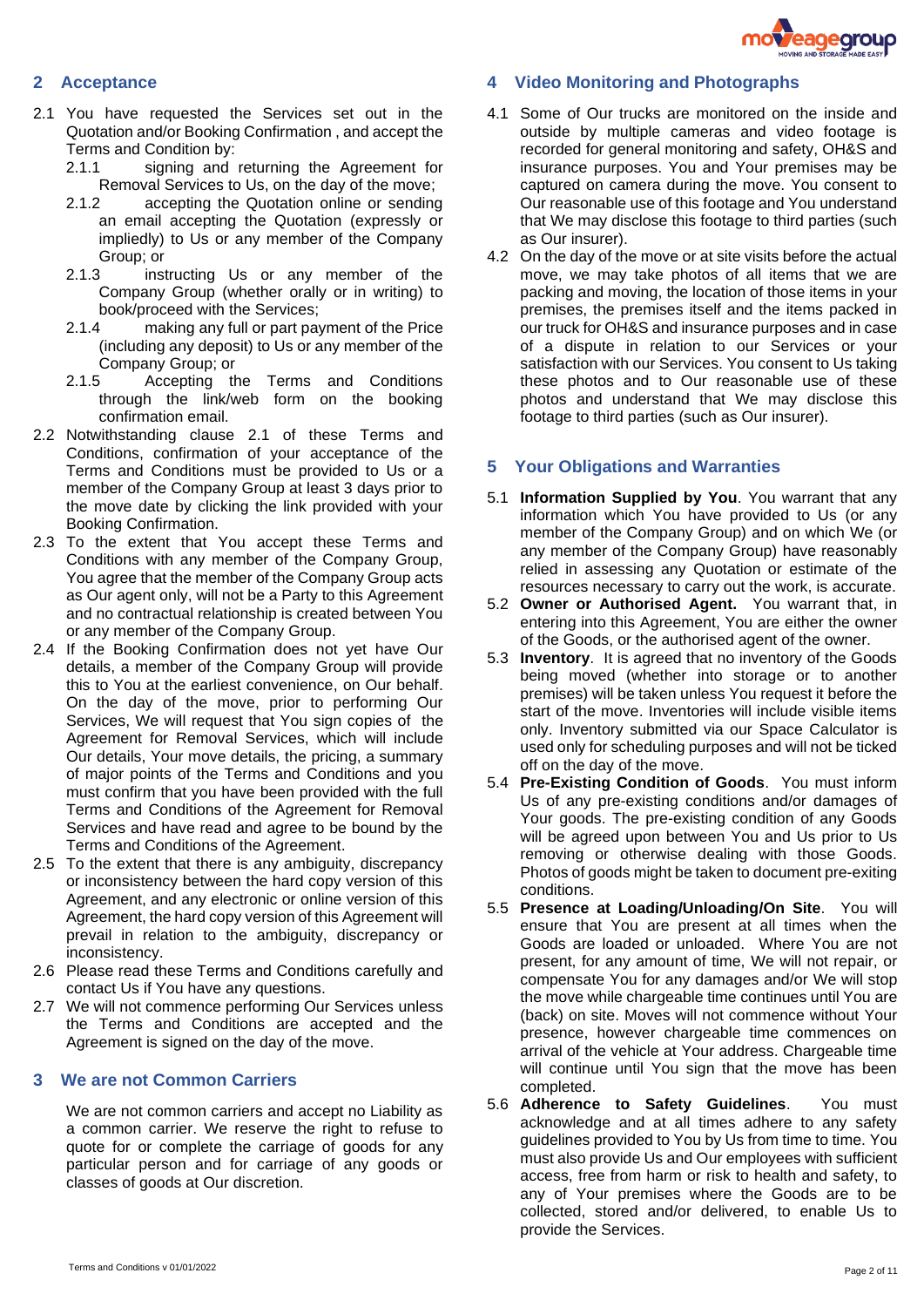

- 5.7 **Dangerous Goods.** You warrant that the Goods do not include any firearms or goods which are or may become of a dangerous, corrosive, highly combustible, explosive, damaging or noxious nature nor likely to encourage any vermin or pest unless You have disclosed to Us in writing the presence and nature of any such items prior to them being made available to Us for loading. We may refuse to remove or store such items. If We discover any article or substance of this nature after the Goods have been received by Us, We may take any reasonable action, including destruction or disposal, as We may think fit without incurring any Liability to You.
- 5.8 **Fragile Goods and Valuable Items.** You will, prior to the commencement of the removal, give to Us written notice of any Goods which are of a fragile or brittle nature and which are not readily apparent as such, or which comprise jewellery, precious objects, works of art, money, collections of items or precision equipment in any case having a value in excess of \$1,000.
- 5.9 **Heavy Items.** You will, at the time of requesting a booking and in any event **before** We (or any member of the Company Group) confirm the booking, provide Us or any member of the Company Group with written notice of any of the Goods exceeding 100kg (which include but are not limited to pool tables, stone, concrete or marble tables, pianos, gym equipment or fish tanks) ("**Heavy Item**") and items under 100kg, which can also be considered heavy lifts due to their size, material (especially marble) or shape and/or difficulties due to access ("**Heavy/Awkward Item**"). You agree:
	- 5.9.1 Heavy Items incur an extra charge depending on the weight and/or awkwardness of the item;
	- 5.9.2 Heavy Items may require three or four removalists to attend the move of any Heavy Item;
	- 5.9.3 We will not move Heavy Items up or down stairs for OH&S reasons. Please contact a specialist mover under these circumstances;
	- 5.9.4 Photo evidence of the (potential) Heavy Item(s), access points and hallways will have to be provided at least 7 days BEFORE Your move.
	- 5.9.5 If you have a stone or marble or large solid wood item (or similar) and think it is under 100 kg and the access is easy, please provide us with the official product details including the specified weight by the supplier BEFORE your move and we will let you know if we can waive the fee.

If You provide Us with notice of any Heavy Item **after** We (or any member of the Company Group) confirm the booking, We may (in Our absolute discretion) refuse to move any Heavy Item. However, if We choose to move the Heavy Item at Your request, We reserve Our right to amend the Pricing to include the extra charges incurred by the inclusion of the Heavy Item (which may include but is not limited to any additional removalist(s) required to ensure that the move of the Heavy Item is attended to by three or four removalists).

5.10 **Goods Left Behind or Moved in Error**. You will ensure, that all Goods to be moved and/or stored are uplifted by Us and that none are taken in error.

- 5.11 **Necessary Permits.** You will obtain at Your own expense all documents, permits, licences, customs documents necessary for the move to be completed.
- 5.12 **Settlements.** You must inform Us or a member of the Company Group of any property settlements on the day of Your move and the settlement time(s). Please note that We will not be liable for having removed all items from Your original premises by settlement time and that wait time before being allowed to enter Your new premises is chargeable time.
- 5.13 **Lifts.** You must inform Us or a member of the Company Group if there is a lift at any of Your premises and if a lift booking is necessary. If a lift booking is necessary, it is Your responsibility to make these bookings and inform Us or a member of the Company Group of the lift booking times at least 3 days BEFORE Your move. It is Your responsibility to arrange lift bookings that work for Your booked arrival window AND are wide enough to accommodate unforeseen circumstances. We will not be liable under any circumstances if loading or unloading cannot be completed due to lift issues.
	- 5.13.1 **Additional Time.** You acknowledge and accept that lifts can add multiple hours to the expected move time at each location with a lift.
- 5.14 **Unoccupied or Unattended Premises.** We are not responsible for any damage to or theft of Goods left in unoccupied or unattended premises at any time during the provision of Our Services, or where other people (including but not limited to, tenants and workmen) are or will be present without Your supervision.
- <span id="page-2-0"></span>5.15 **Proper Preparation.** You must prepare adequately and stabilise all Goods (including but not limited to appliances and electronic equipment) prior to their removal by Us. You will empty all cupboards, wardrobes, shelves and drawers and the like before uplift of such furniture. You will drain all Your appliances. You hereby indemnify Us, and any member of the Company Group, for any loss or damage that We, and any member of the Company Group, may suffer or incur, by Your failure to adequately prepare or stabilise any of the Goods. We are not responsible for any damage caused to Goods and/or their contents or other property where the Goods have not been prepared and/or emptied as required by this clause. This clause [5.15](#page-2-0) shall survive the termination or expiry of this Agreement.
	- 5.15.1 **Refrigerators and Freezers**. You must empty, properly defrost and clean refrigerators and deep freezers prior to their removal by Us. We are not responsible for any loss or damage caused to the contents of any refrigerators or deep freezers.
	- 5.15.2 **Domestic and Garden Appliances.** You must ensure that all domestic and garden appliances, including but not limited to washing machines, dish washers, hose pipes and petrol lawn mowers are clean and dry and have no residual fluid left in them. You indemnify Us, and any member of the Company Group, for any loss or damage, that We, or any member of the Company Group, may suffer or incur, by Your failure to ensure that all domestic and garden appliances are clean and dry and have no residual fluid left in them.
- 5.16 **Contact Details.** You must provide Us or a Member of the Company Group with a contact address and contact telephone number for correspondence

.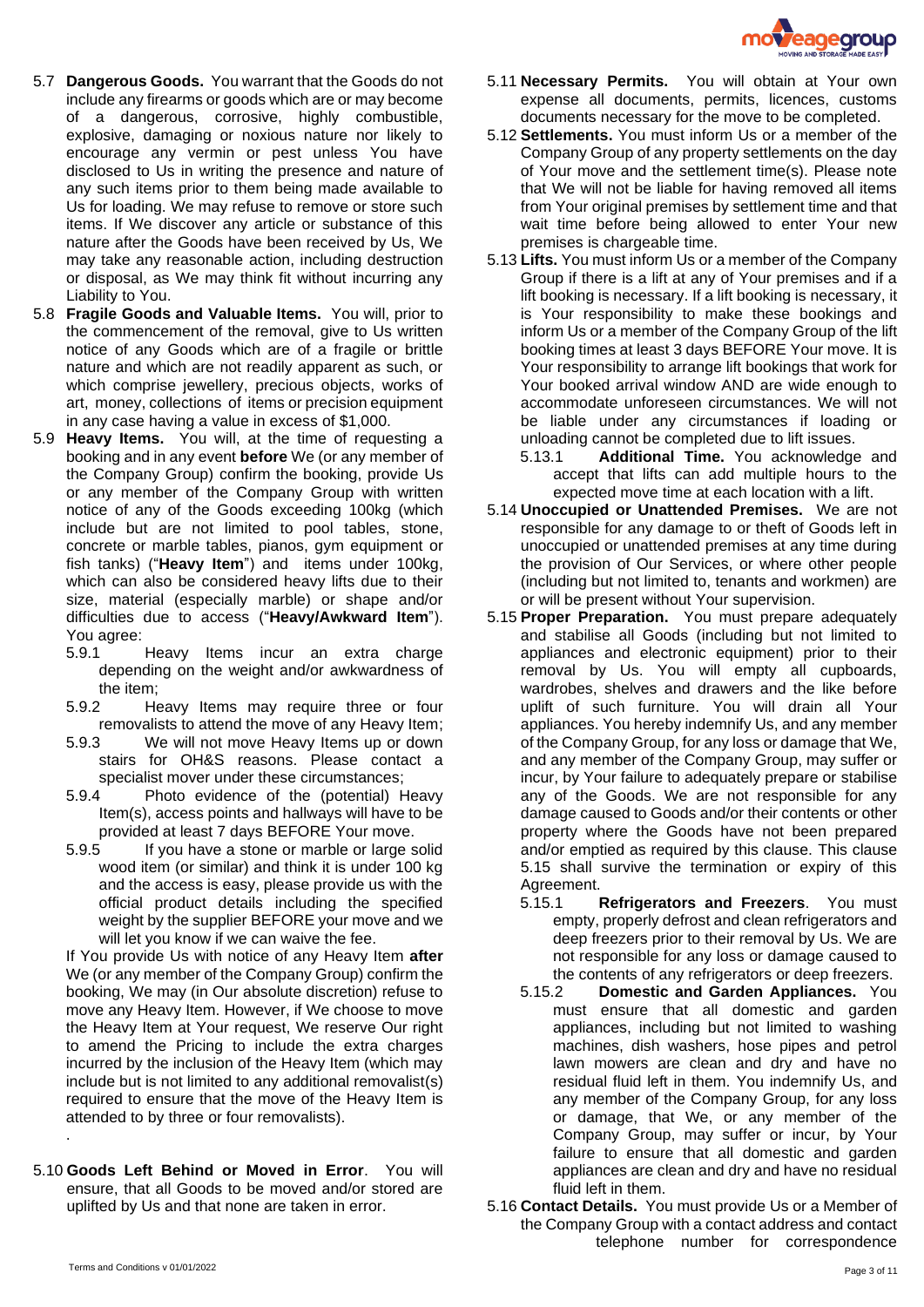

before, during and after removal, transit and/or storage of goods.

- 5.17 **Mobile Phone Contact.** You must ensure that You are available to receive telephone calls and reply to text messages from Us at any stage during the day that You are booked to have Services provided to You by Us.
	- 5.17.1 If Your arrival window/ start time commences at 6am (or earlier) or is a 'Flexi Saver' arrangement, You must be contactable from 5.30am to receive calls and reply to text messages.
	- 5.17.2 If Your arrival window does not commence at 6am in the morning and is not a 'Flexi Saver' arrangement, You must be contactable by phone or return Our calls/messages within 15 minutes of Us trying to contact You at any stage from 8am. If We cannot contact You, especially BEFORE the start of Your arrival window, additional charges for travel time may apply, or We may not be able to arrive during Your specified arrival window.
	- 5.17.3 If You will be uncontactable due to other commitments before or during the provision of Our services You must provide Us or a Member of the Company Group with an alternative contact that We can speak to on Your behalf.
- 5.18 **Confirm Move.** You will be sent a text message the day before Your move asking You to confirm that You are ready for Your move and arrival window. You must reply to this text message by 2pm or You might lose Your given arrival window.
- 5.19 **Arrange Insurance.** You will arrange adequate insurance cover for the goods submitted for removal and transit, against all insurable risks as Our Liability is limited under clauses [12](#page-7-0) and 13.
- 5.20 **Relevant Documents**. Where We provide You with inventories, receipts, waybills, job sheets, agreements, completion forms or other relevant documents ("**Documents**") for the purpose of Your verification and authorisation of their contents, You will ensure that they are signed by You prior to the conclusion of the provision of the Services.
- 5.21 **Items to Fit Premises**. The premises from which the Goods are to be removed (the "**Original Premises**") and the premises to which the Goods are to be delivered (the "**New Premises**") must contain doorways and stairwells which are large enough to reasonably accommodate the passage through of the Goods. Neither We or Our employees or agents are insured or trained to remove any doors or windows to accommodate the passage of Goods, and We reserve the right in Our absolute discretion to refuse to move or otherwise deal with any Goods which cannot reasonably pass through doorways and/or stairwells. We may leave the Goods in question inside of the Original or outside of the New Premises at Our discretion. In such cases, it is Your responsibility to organise the moving of the Goods at Your cost and neither We, nor any member of the Company Group, shall be liable for any loss or damage caused to You or the Goods in question caused by Our inability or refusal to move the Goods.
	- 5.21.1 We may require You to provide photo evidence and measurements of the Goods, the Original Premises and/or the New Premises.
- <span id="page-3-1"></span>5.22 **Awkward Access and Unusual Circumstances.** For the purpose of this Agreement, "Awkward Access"

includes but is not limited to: having no vehicle access; having no parking available in close proximity to the Original Premises or New Premises; (shared or no) lifts and cramped/tight stair and hallway conditions, narrow stairs and/or stairs that are not straight, long hallways and walk ways, basement access and balcony access. It is Your responsibility to inform Us or a member of the Company Group about any Awkward Access prior to the provision of the Services. We reserve the right to add extra resources and reasonable costs due to (unforeseen) circumstances caused by Awkward Access or any other conditions which cause unusual delays, risks, inconveniences or labour for Us or Our removalists (including but not limited to waiting for keys or gaining entry, provision of incorrect addresses and narrow stairwells, long ways to walk with furniture, basement or balcony access and (shared) lifts). In addition, clause [12.6.14](#page-9-0) applies to any Awkward Access or unusual delays, inconveniences or labour for Us.

- 5.22.1 **Additional Time.** You acknowledge and accept that awkward access can add multiple hours to the expected move time. All delays and wait time and working at a slower pace is fully chargeable time without any discounts for inefficiencies during the move. Extra resources to speed up the process may be added at Our discretion at Your cost.
- 5.23 **Notification of Loss or Damage.** You must report any damage in writing before signing off/confirming the completion of Our Services. Failure to do so voids any Liability for loss or damage to You (to the maximum extent permitted by law).
- <span id="page-3-0"></span>5.24 **Signing after Completion of Services.** You must sign off on/ confirm the completion of Our Services at completion of Our Services.
	- 5.24.1 If multiple vehicles are providing Services for You, each vehicle and driver must receive Your signature at completion of their part of the Service and before leaving Your premises.
	- 5.24.2 If the provision of Services is completed over multiple days, progress completion must be signed off on/confirmed at the end of each day before the vehicle(s) leave Your premises.
	- 5.24.3 Failure to sign documents required by Us for the purpose of this clause [5.24](#page-3-0) voids any Liability for loss or damage to You (to the maximum extent permitted by law).
- 5.25 **Failure to Discharge Responsibilities.** Other than by reason of Our negligence, Our breach of contract or as otherwise stipulated by legislation, We, nor any member of the Company Group, will be liable for any loss or damage, costs or additional charges incurred by You in connection with Our provision of the Services.

# **6 Services We Will Not Perform**

- 6.1 **Not Qualified or Authorised**. Our staff are not qualified or authorised to carry out the tasks set out below, and those tasks are specifically excluded from the scope of the Services. It is Your responsibility to arrange (and We recommend that You arrange) a qualified provider to carry out these tasks:
	- 6.1.1 securing or preparing for transit, as necessary, equipment or appliances (including but not limited to securing washing machine drums);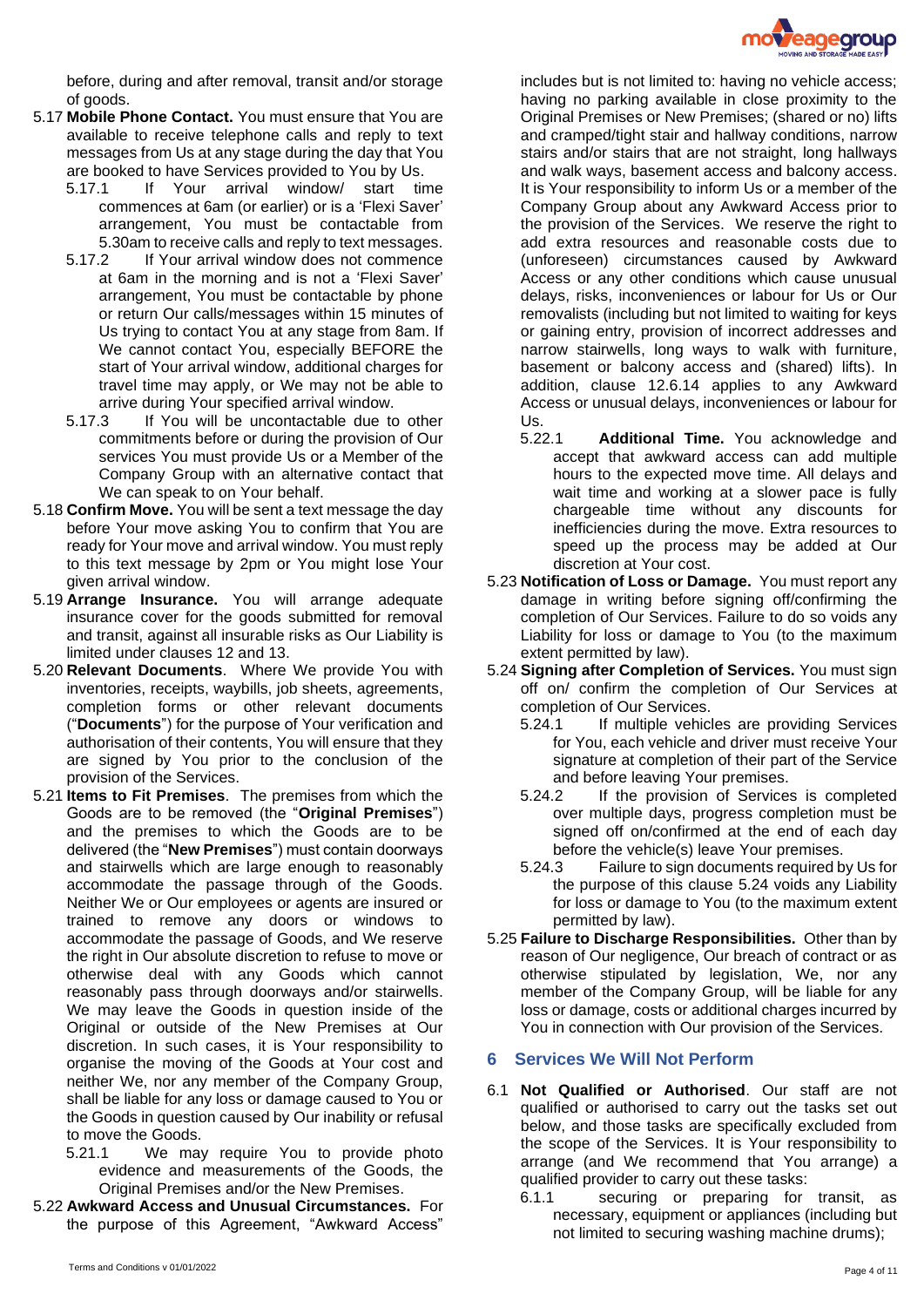

- 6.1.2 taking up or laying fitted floor coverings of any kind;
- 6.1.3 removing storage heaters or air conditioners (unless they are already disconnected and adequately dismantled);
- 6.1.4 moving items from a loft or attic (unless the loft or attic is properly lit and floored and safe access is provided);
- 6.1.5 dismantling or assembling garden furniture and equipment (including but not limited to sheds, greenhouses, garden shelters, outdoor play equipment, and satellite dishes), or moving paving slabs, planters and the like;
- 6.1.6 assembling children's play equipment and cots;
- 6.1.7 moving items heavier than 180kg; and
- 6.1.8 arranging for insurances for removals services.
- 6.2 **Our Discretion to Move Goods**. We reserve the right to refuse to remove or otherwise deal with any of the Goods (regardless of whether the Goods are a Heavy Item or not), if We consider that the removing or dealing with the Goods may cause harm to Our removalists or to the Goods or other (third party) property.
- <span id="page-4-0"></span>6.3 **Cancellation of Move**. Without limitation and without limiting any rights that We may have under this Agreement or at law, We may cancel the move including but not limited to the following circumstances:
	- 6.3.1 You did not accept the Terms and Conditions and/or did not initial all points and/or sign the Agreement for Removal Services.
	- 6.3.2 You or your staff or any other person on site abuse any removalist(s) on the job or Our office staff or any member of the Company Group over the phone;
	- 6.3.3 We find used syringes in the Goods or at Your premises;
	- 6.3.4 We consider that You or any other person on site are under the influence of drugs or alcohol;
	- 6.3.5 We consider that the Goods/Your premises are not in a reasonably hygienic state (including but not limited to extremely dusty Goods, or goods containing vermin or old food); or
	- 6.3.6 We consider Your premises to be unsafe (including, without limitation, unfinished construction work, no or insufficient lighting, or other damage to Your premises).
	- 6.3.7 Police is onsite without our prior knowledge.
- 6.4 If the move has commenced and We cannot continue loading/unloading at Your premises for any of the above reasons in clause [6.3:](#page-4-0)
	- 6.4.1 You must organise a storage facility at Your cost into which We can unload Your belongings;
	- 6.4.2 Minimum Charges as per clause [11.7](#page-6-0) apply for allocation of the vehicle whether initial paperwork has been signed off or not; and
	- 6.4.3 charges apply for the time Our services have been used including unload at a different location if necessary.

# **7 Goods Not to be Submitted for Removal and Storage**

7.1 Unless previously agreed in writing by Us or a member of the Company Group, You warrant that the Goods do not include any of the following items:

- 7.1.1 illegal or stolen goods or drugs;
- 7.1.2 potentially dangerous, damaging or explosive items (including but not limited to petrol, diesel, gas bottles, aerosols, paints, firearms and ammunition);
- 7.1.3 plants or goods likely to encourage vermin or other pests or cause infestation contamination;
- 7.1.4 perishable items and/or those requiring a controlled environment;
- 7.1.5 any animals, reptiles, birds or fish; or
- 7.1.6 Goods which require special licence or government permission for export or import, ("**Prohibited Goods**").
- 7.2 We shall notify You as soon as practicable if any of the Goods are in Our opinion Prohibited Goods. We will not deal with any Prohibited Goods, and will not be liable for any loss or damage caused to You or the Goods in question as a result of Our refusal to deal with the
- Prohibited Goods. 7.3 If You cause Us to deal with Prohibited Goods without Our knowledge (for example, and without limitation, where Prohibited Goods are contained in sealed boxes that We did not pack) and We become aware, after loading the Prohibited Goods that they are Prohibited Goods, We may take any reasonable action, including destruction or disposal, as We may think fit without incurring any Liability to You.
- 7.4 You warrant that the Goods do not include jewellery, watches, trinkets, precious stones or metals, money, deeds, securities, stamps, coins or goods or collections of any similar kind. We will not be liable for the loss of or damage to any such items during removal and/or storage.
- 7.5 ALL Your Valuables including but not limited to jewellery, watches, phones, trinkets, precious stones or metals, money, credit cards, wallets, deeds, securities, stamps, coins or goods or collections have been or identification documents have been securely stored away in a safe place by yourself before We arrive and will be transported by You.

# **8 Pre-Packing Services**

- 8.1 **Pre-packing** is the process of boxing up Your goods and preparing Your belongings for transit if You don't wish to do this Yourself. Bookings MUST be made prior to the actual relocation. This is not an add on service that can be provided on the day of Your move without notice.
- 8.2 **Engagement for pre-packing services**. If You engage Us to provide pre-packing services, then the prepacking services form part of the Services and We will (in addition to the "Standard Packing Services" set out under clause [9.1](#page-5-0) below):
	- 8.2.1 pre-pack any Goods in any manner determined by Us in Our sole discretion;
	- 8.2.2 use Our own packing materials only; and
	- 8.2.3 charge You for the time taken to pre-pack the Goods and the materials used in accordance with the current price list at the time of booking.
- 8.3 If You exclude certain items from Our pre-packing service or wish them packed different to Our advice, or ask the Packers to use your own packing materials (not bought from Moveage Goup) or previously used packing materials, then clause [8.4](#page-5-1) applies.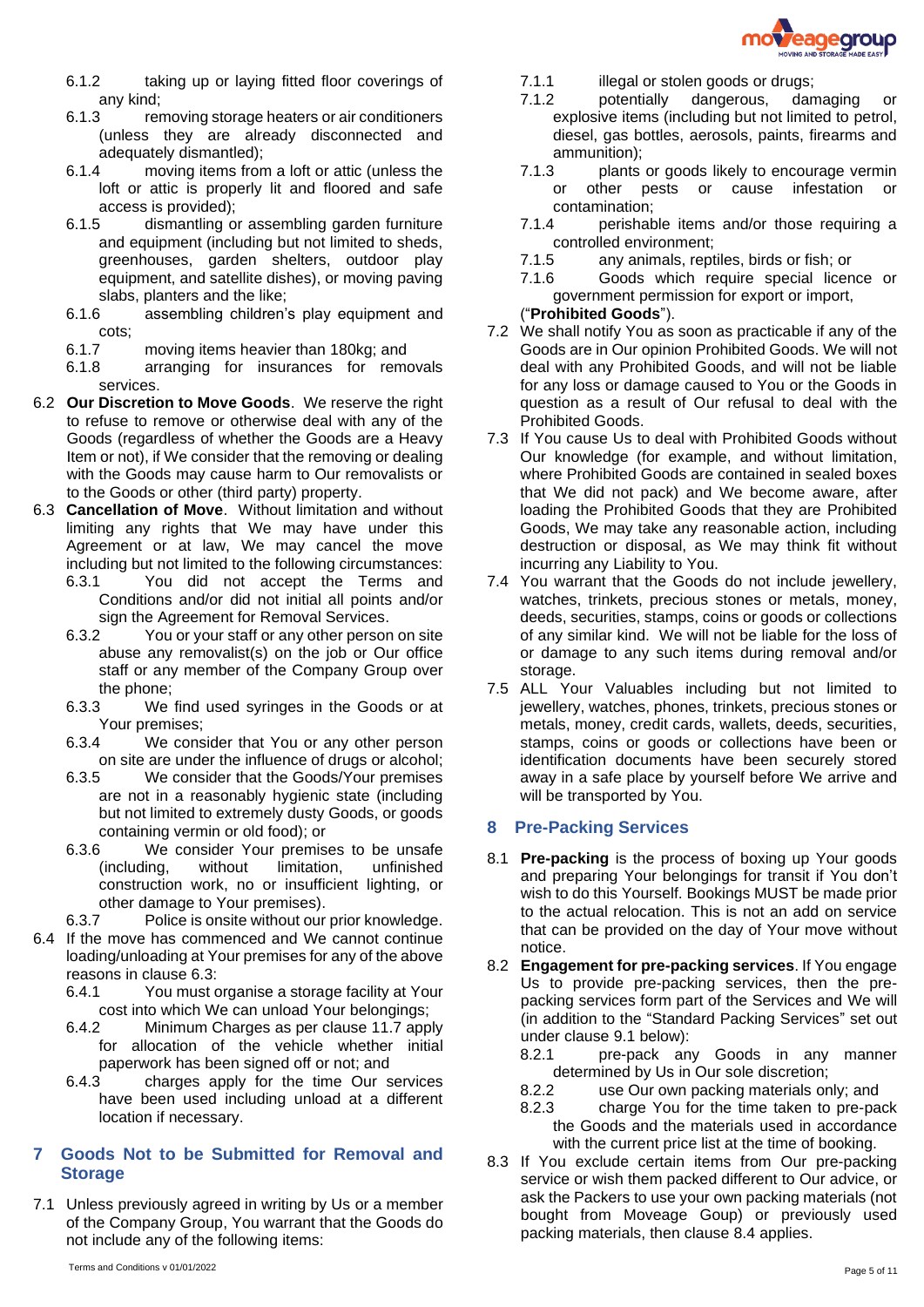

- <span id="page-5-1"></span>8.4 **Non-engagement for pre-packing services**. If You do not engage Us to provide pre-packing services (to all of Your Goods) then:
	- 8.4.1 You will be responsible for any loss or damage that occurs to the Goods as a result of the Goods being incorrectly or inadequately packed by You.

# **9 Packing, Mode of Carriage, Subcontractors, Franchisees and Ancillary Services**

- <span id="page-5-0"></span>9.1 **Standard Packing Services.** If You engage Us to provide any Removal Services, We will:
	- 9.1.1 shrink wrap all items with doors or drawers, and all tables and whitegoods (shrink wrap is provided free of charge);
	- 9.1.2 use bubble wrap to protect all glass items/ items with glass and mirrors as well as paintings;
	- 9.1.3 use protective covers or shrink wrap for mattresses, couches, chairs, lounges and other upholstery items;
	- 9.1.4 take off and dispose of any wrap and covers at the end of the move; and
	- 9.1.5 charge You for the time taken and materials to pack and unpack the Goods in the Standard Packing Services, in accordance with the price list that is current at the date of Your booking,

#### **UNLESS** You:

- specifically elect in writing for Us not to provide Our Standard Packing Services; or
- wish to exclude any item(s) from the Standard Packing Service (if You exclude even one item the service is considered declined); or
- have wrapped one or any amount of items yourself (if You wrap even one item yourself the service is considered declined and clause [12.6.6](#page-8-0) applies),

in which event, You will be responsible for any loss or damage that occurs to the Goods and/or Your premises as a result of the Goods being incorrectly or inadequately packed and prepared for transit.

- 9.2 **Mode of Carriage.** We shall be entitled to carry, or arrange for the carriage of, the Goods by any reasonable route as determined by Us (having regard to all the circumstances including the nature and destination of any other goods being carried on or in the conveying vehicle or container) and by any reasonable means, including, where We consider it necessary or desirable, by sea, rail or air, and for that purpose, as Your agent, to arrange for a Third Party Provider to effect such carriage by sea, rail or air.
- 9.3 **Consignment of Other Customers.** Unless it has been specifically agreed in writing by You and Us, We may utilise any space/volume/capacity on Our vehicles that is not occupied by Your Goods for consignments of Our other customers or other customers Subcontractors.
- 9.4 **Subcontractors.** We may use a Subcontractor or Subcontractors to undertake the whole or any part of the Services. We will not be responsible to You for the performance of the Services by any Subcontractor.
- 9.5 **Third Party Removalists.** In the event that We and/or Our Subcontractors do not have the availability to perform the Services as set out in the Enquiry/Quotation/Booking, You agree that We or a

member of the Company Group may arrange to have the Services undertaken by Third Party Removalists, and that We or a member of the Company Group may share the details in the Quotation/Booking (including Your personal details) with the Third Party Removalist for the sole purpose of carrying out the Services. We and the Company Group accept no Liability arising out of the provision of the Services by a Third Party Removalist. We are not a party to any agreement entered into between You and a Third Party Removalist.

- 9.6 **Liability of Company Group**. Any provisions in this Agreement which limit Our Liability also apply to the Company Group. You agree that any member of the Company Group, may exercise any of Our rights under this Agreement, acting as Our agent, and on behalf of  $Us$
- 9.7 **Ancillary Services**. We will or may, at Your request and as Your agent, arrange to have Ancillary Services undertaken by Third Party Providers, but We, nor any member of the Company Group, accept Liability, including Liability for any loss or damage, arising out of the provision of Ancillary Services. However, if We arrange for a Third Party Provider to undertake carriage of the Goods by sea, rail or air, and the Goods suffer loss or damage at some time when they are either in Our possession or the possession of the Third Party Provider, and if We cannot establish, on a balance of probabilities, that the Goods were in the possession of the Third Party Provider when that loss or damage occurred, the Goods will be deemed to have been in Our possession at the time.

#### **10 Completion, Delivery and Delays in Transit**

- 10.1 **Delivery**. We shall not be bound to deliver the Goods except to You or a person authorised in writing by You to receive the Goods. If We cannot deliver the Goods either because there is no authorised person there to receive them on Our arrival, or because We cannot gain access to the premises (including Your failure to make a (sufficiently long) lift booking if such booking is required), or for any other reason beyond Our control, We will be entitled to charge for wait time or unload the Goods into a warehouse/storage facility, and will be entitled to charge an additional amount for unloading and storage and for the subsequent re-delivery of the Goods.
- 10.2 **Weather**. We reserve the right to determine in Our absolute discretion that weather conditions are unsuitable for Us to complete Our Services, in which event We may elect to:
	- 10.2.1 wait for the unsuitable weather conditions to pass (in which event You will be charged for the amount of time that We are required to wait). Should You decide to cancel the Services instead of waiting for the unsuitable weather to pass, You will be charged for the Services undertaken up to the time of the cancellation, regardless of noncompletion of the Services (in which event the minimum charges set out in clause [11.7](#page-6-0) shall apply); or
	- 10.2.2 complete the Services on the next suitable day; or
- Page 6 of 11 Page 6 of 11 10.2.3 deliver the Goods (if Goods have been loaded onto one of Our trucks at the time that We determined that weather conditions are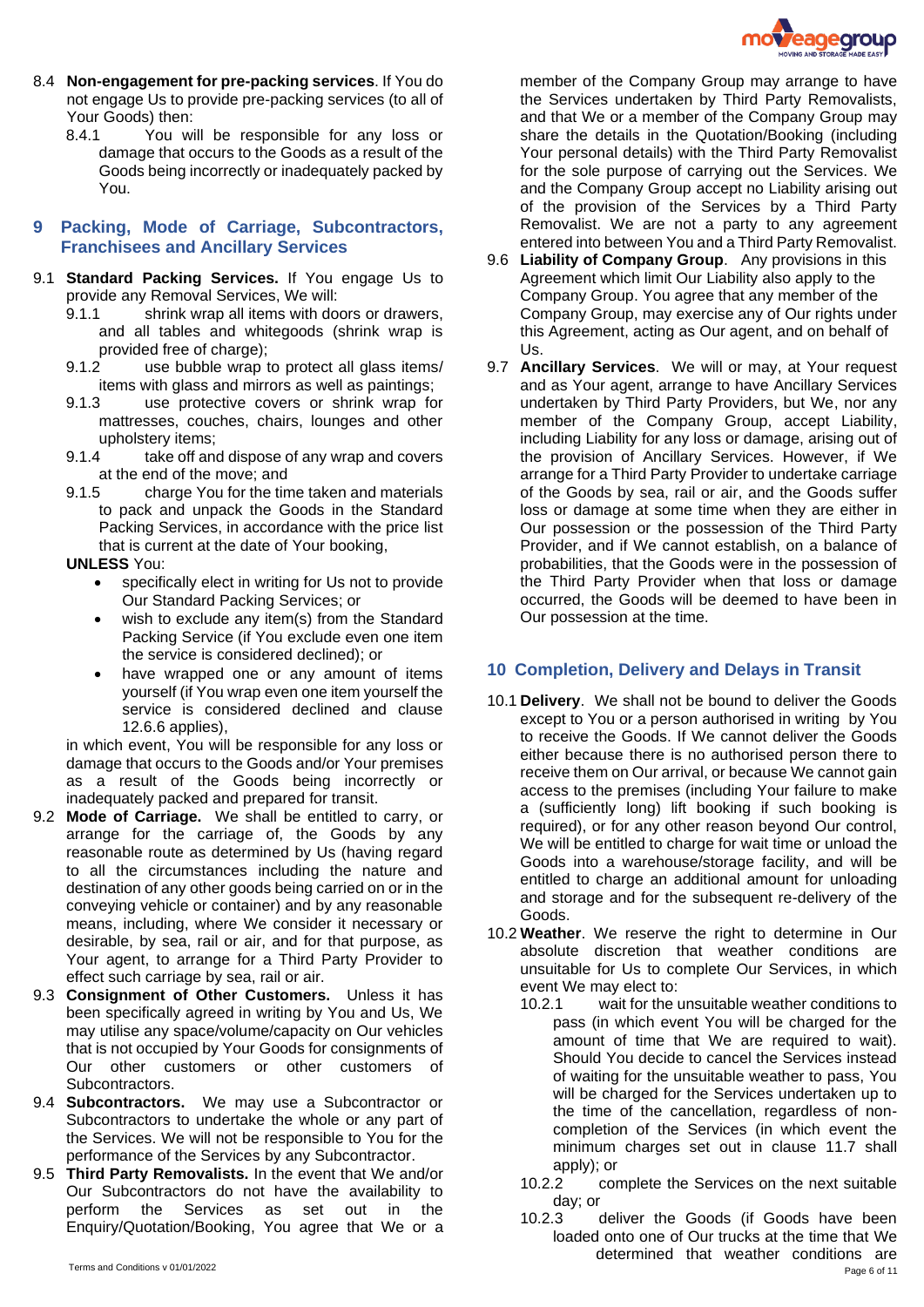

unsuitable) on the next suitable day. Should this occur, We will not charge You for overnight storage if the loaded truck has availability for redelivery the next day. However, if We need to unload Your items into storage additional charges will apply for unloading and reloading of Your items and to the storage provider.

- 10.3 **Three Removalists**. All moves are booked with 3 Removalists, however attendance of 3 removalists on moving day is subject to availability and only 2 Removalists might provide the service. You may request a booking with only 2 removalists. Under this circumstance we will do our very best to commence your job during the allocated arrival window but we do not guarantee this and the move might be started outside your arrival window or might have to be shifted to another day.
- 10.4 **Additional Resources**. While We use Our best endeavours to complete a move with the resources originally booked and allocated, We reserve the right to:
	- 10.4.1 determine in Our sole discretion that the amount or nature of the Goods to be moved or the access at Your premises, or Our schedule requires one or more additional removalists and/or trucks and to retain the additional removalist(s) and/or arrange for the additional truck and removalists and charge You for the associated costs; or
	- 10.4.2 determine in Our sole discretion (with such determination permitted to be made at any time without requiring prior notice to You) that a move cannot be completed in one day and elect to complete the Services on the next suitable day.
- 10.5 **Delay.** Delays caused by traffic conditions, road repairs, selection of route and vehicle break down are inherent in the furniture removal industry. We, nor any member of the Company Group, will be liable for any loss, damage, extra cost or consequential loss as a result of Our transit being delayed for any reason beyond Our control.

#### **11 Charges and Payments**

- 11.1 **Methods of Charging**. We may charge You by way any of the following methods:
	- 11.1.1 fixed-fee; or
	- 11.1.2 hourly rates charged in 15 minute increments (including the time taken to process payment if payment takes longer than 10 minutes), subject to clause [11.7;](#page-6-0) or
	- 11.1.3 a combination of fixed-fees and hourly rates (subject to clause [11.7\)](#page-6-0),
	- 11.1.4 plus any additional charges that We are entitled to render under this Agreement.

#### 11.2 **Time for Payment**.

- 11.2.1 A **Deposit** is taken to secure the booking, (Refundable up to 72 hours prior to the move, non refundable in case of cancellation within 72 hours prior to the move)
- 11.2.2 **Full payment** of the Price for Services rendered (less the deposit) is due immediately following the completion of the Services before the vehicle(s) leave Your premises.
- 11.2.3 **Multiple vehicles.** If multiple vehicles are attending Your job, payment of the Price for each individual vehicle and the men on that particular
- 11.2.4 **Services rendered over multiple days**. If Services are rendered over multiple days, a progress payment is due at the end of each day without exception.
- 11.2.5 **Late fees**. You are liable for any additional cost(s) incurred by Us, as a result of Us having to recover overdue or outstanding monies from You (\$25 immediate admin fee, \$25 admin fee each commenced unpaid week, debt recovery fees including debt collection and court fees and interest if applicable).
- 11.3 **Method of payment.** Payments are to be made by EFTPOS or credit card (merchant fees will be passed on as an additional fee) or (mobile) internet banking/direct deposit (a screenshot of the receipt needs to be sent to [accounts@moveage.com.au\)](mailto:accounts@moveage.com.au) or a payment link operated by STRIPE (if available). You agree:
	- 11.3.1 We do not accept cheques or cash; and
	- 11.3.2 accounts will not be issued under any circumstances unless arrangements have been made prior to the commencement of the Services.
- 11.4 **Payment for Services.** You agree that, each member of the Company Group, is appointed as Our limited collection agent under this Agreement, and You may pay Us through Our appointed member of the Company Group, who may, from time to time, issue You with an invoice for any charges payable by You under this Agreement. You agree to make any such payments, including through Our appointed member of the Company Group, as per the instructions on the invoice.
- 11.5 **Start Time.** Chargeable time will commence as soon as Our truck arrives at the (first) pick-up address that You have specified. Please note this is when the truck FIRST arrives at Your nominated address, not when a park has been found, not when You arrive or have been located or when paperwork is signed. All trucks are tracked by GPS and when the truck is located at Your address chargeable time will start. It is Your responsibility to have arranged adequate and legal parking for Our truck. Failure to make such arrangements may cause delays which You will be charged for. For gated communities, highrises and apartments, start time is considered when the truck arrives outside the gated community or building complex, not at Your unit number.
- 11.6 **Estimated Charges.** If the Quotation or Booking states that the Price is an estimate only, You acknowledge that the final Price may be more or less than the estimated amount. We will endeavour to advise You of any material variation from the estimate as it becomes apparent.

11.6.1 Quotations or Booking Confirmations on an hourly rate basis are always estimates and any timeframes provided are a guide only and we do not guarantee completion within those timeframes under any circumstances

- <span id="page-6-0"></span>11.7 **Minimum Charges**. Unless agreed otherwise in writing between You and Us prior to the commencement of the Services, the following minimum charges apply:
	- 11.7.1 if two removalists perform the services, 2 hours of the hourly rate and any applicable travel charges; and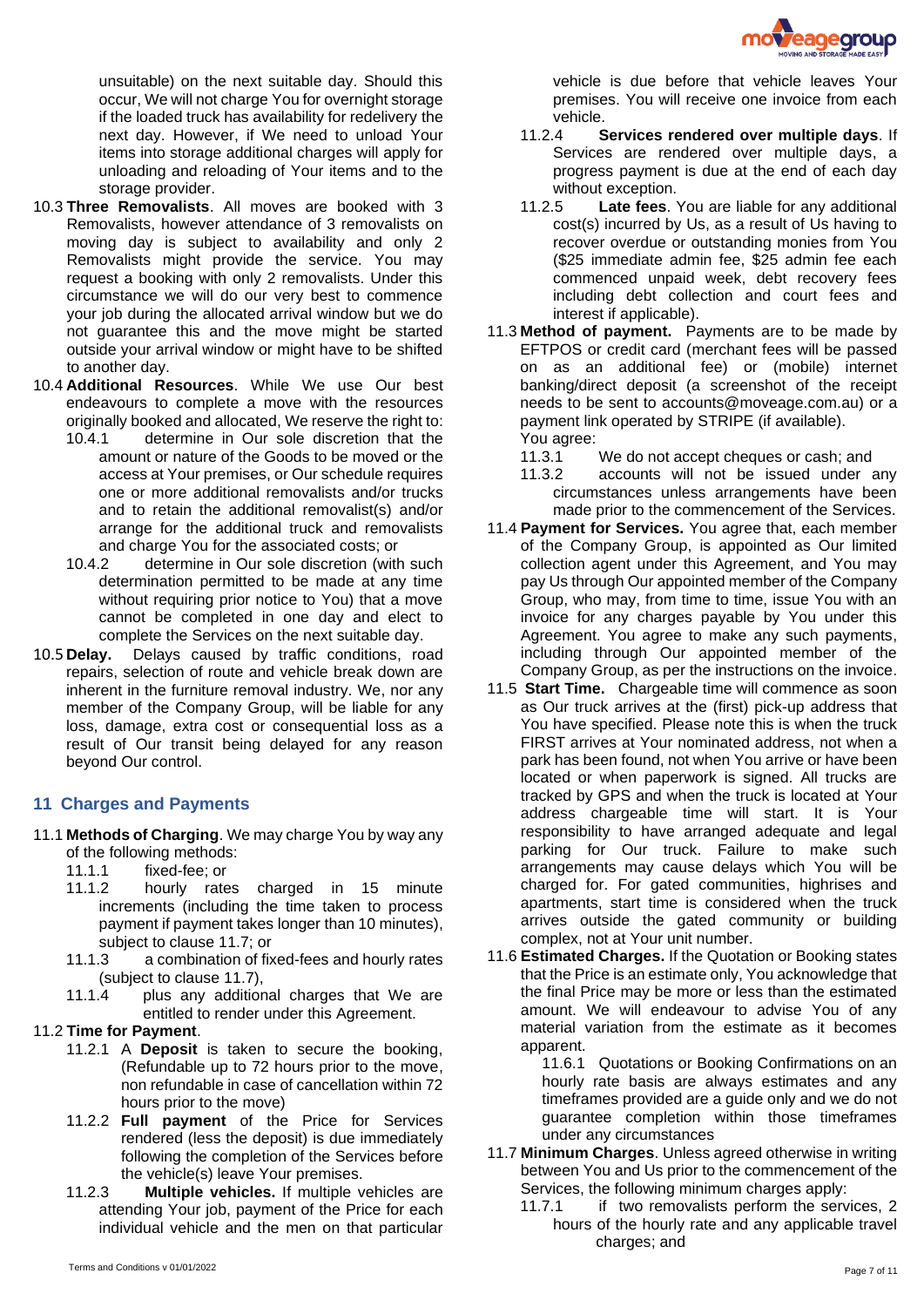

- 11.7.2 if 3 or more removalists perform the Services, 1.5 hours of the hourly rate(s) and any applicable travel charges.
- 11.7.3 If a job is booked on a Public Holiday a minimum of 5 hours of the hourly rate applies regardless of how many removalists are on the job, plus any applicable travel charges.
- 11.8 **Depot/Travel Charges**. Unless otherwise agreed in writing between You and Us prior to the commencement of the Services, depot/travel charges apply to all Services.
- 11.9 **Coupon Codes/Promotions/Discounts**: Only one coupon code, discount or promotion is allowed per booking unless otherwise stated. For Coupon Codes to be valid on moving day our facebook page <https://www.facebook.com/moveage> must be "Liked" and a screenshot sent through to [info@moveage.com.au](mailto:info@moveage.com.au) before moving day. If a Coupon Code is confirmed on a Booking Confirmation but no screenshot of the Like of our Facebook page has been received before moving day, no discounts will be applied to the invoice.
- 11.10 **Road Tolls**. You will be liable to pay for any road toll charges incurred throughout the provision of the Services.
- 11.11 **Packing Materials**. Packing Materials used are charged as per the current price list and not included in the fixed fee or hourly rates set out in the Quotation or Booking Confirmation.
- 11.12 **Parking Charges**. It is Your responsibility to arrange adequate and legal parking for Our truck(s) at all addresses. You are liable to pay for parking charges if no free parking is available. If no parking is available, We will charge You for the time that We must wait until a legal parking space can be arranged/found. We will not park illegally.
- 11.13 **Variation of Work Required and Delay**. If the Services You ultimately required varies from the Services for which a quote or estimate has been given or booking was made, or if We are prevented from or delayed in undertaking the Services or any part thereof (except where that prevention or delay results from a factor within Our control), We will be entitled to make a reasonable additional charge. We will also be entitled to reimbursement from You of any amount which We have been required to pay to a third party (other than a Subcontractor) to obtain or effect delivery of the Goods.
- 11.14 **Settlements**. If there is one or more property settlements on the day that the Services are being provided, and such settlement/s causes a delay, You will be charged for any time that We are required to wait due to such delay and/or for the time it takes to unload your belongings at another location/storage facility in case a settlement falls through or is delayed. We will not be liable for having removed all items from Your original premises by settlement time.
- 11.15 **Alteration of Dates.** If a date for the performance by Us of any Services is agreed upon and You require that date to be altered or the Goods are not available on that date, We will be entitled to render a reasonable additional charge for any loss or additional expense occasioned by such alteration or unavailability.
- 11.16 **Cancellation.** If You cancel 48 hours or less before the agreed date and time for the provision of the Services, You must pay to Us the minimum charges as
- 11.17 **Payment by Third Party.** If You arrange with Us or instruct Us that Our charges are to be paid by a third party, and if that third party does not pay the charges within 14 days of the date set for payment or, if no date is set for payment, within 14 days of the date of invoice, You agree to thereupon pay the charges.
- 11.18 **Insurance Excess Payments.** In case of an insurance claim You will pay \$500 towards the insurance excess per claim. To avoid or decrease insurance excess fees, You need to agree in writing, and pay higher charges for removal services prior to the move.
- 11.19 **Default Charges.** If amounts are outstanding from You to Us for more than 30 days, We will be entitled to charge interest at the ANZ Bank's maximum personal overdraft interest rate for amounts not exceeding \$100,000, calculated on monthly rests.
- <span id="page-7-1"></span>11.20 **Recovery and Legal Costs.** You indemnify Us, and each member of the Company Group, for any additional cost(s) incurred by Us, or any member of the Company Group, as a result of Us, or any member of the Company Group having to recover overdue or outstanding monies from You, including Our legal and recovery costs on an indemnity basis. This claus[e 11.20](#page-7-1) shall survive the expiry or termination of this Agreement.
- 11.21 **Contractual Liens.** All Goods received by Us will be subject to a general lien for any moneys due by You to Us relating to any Services provided under this Agreement or any other agreement.

# <span id="page-7-0"></span>**12 Liability for Loss or Damage**

- 12.1 **Australian Consumer Law.** Certain legislation, including the Australian Consumer Law in the *Competition and Consumer Act 2010* (Cth) and similar consumer protection laws and regulations, may confer you with rights, warranties, guarantees and remedies relating to the Services which cannot be excluded, restricted or modified ("**Statutory Rights**"). Nothing in this Agreement excludes Your Statutory Rights as a consumer under the Australian Consumer Law.
- 12.2 **This Agreement in Addition to Australian Consumer Law**. You agree that Our Liability for the Service is governed solely by the Australian Consumer Law and this Agreement.
- 12.3 **Warranties.** Subject to Your Statutory Rights, We exclude all express and implied warranties, representations and guarantees of any kind (whether under statute, law, equity or on any other basis) and all materials, work, goods and services (including the Services) are provided to You without warranties, representations and guarantees of any kind.
- 12.4 **Beyond Our Control.** To the maximum extent permitted by law, neither We, nor any member of the Company Group, will have Liability for any loss or damage nor any delay which results from any cause beyond Our control, including any loss or damage occurring in the course of the provision of Ancillary Services by Third Party Providers or Services by Third Party Removalists. We will not be liable for loss or damage to the Goods caused or contributed to by You or someone else that We are not responsible for at law.
- 12.5 **Negligence.** We will only be liable for any loss or damage to the Goods to the extent to which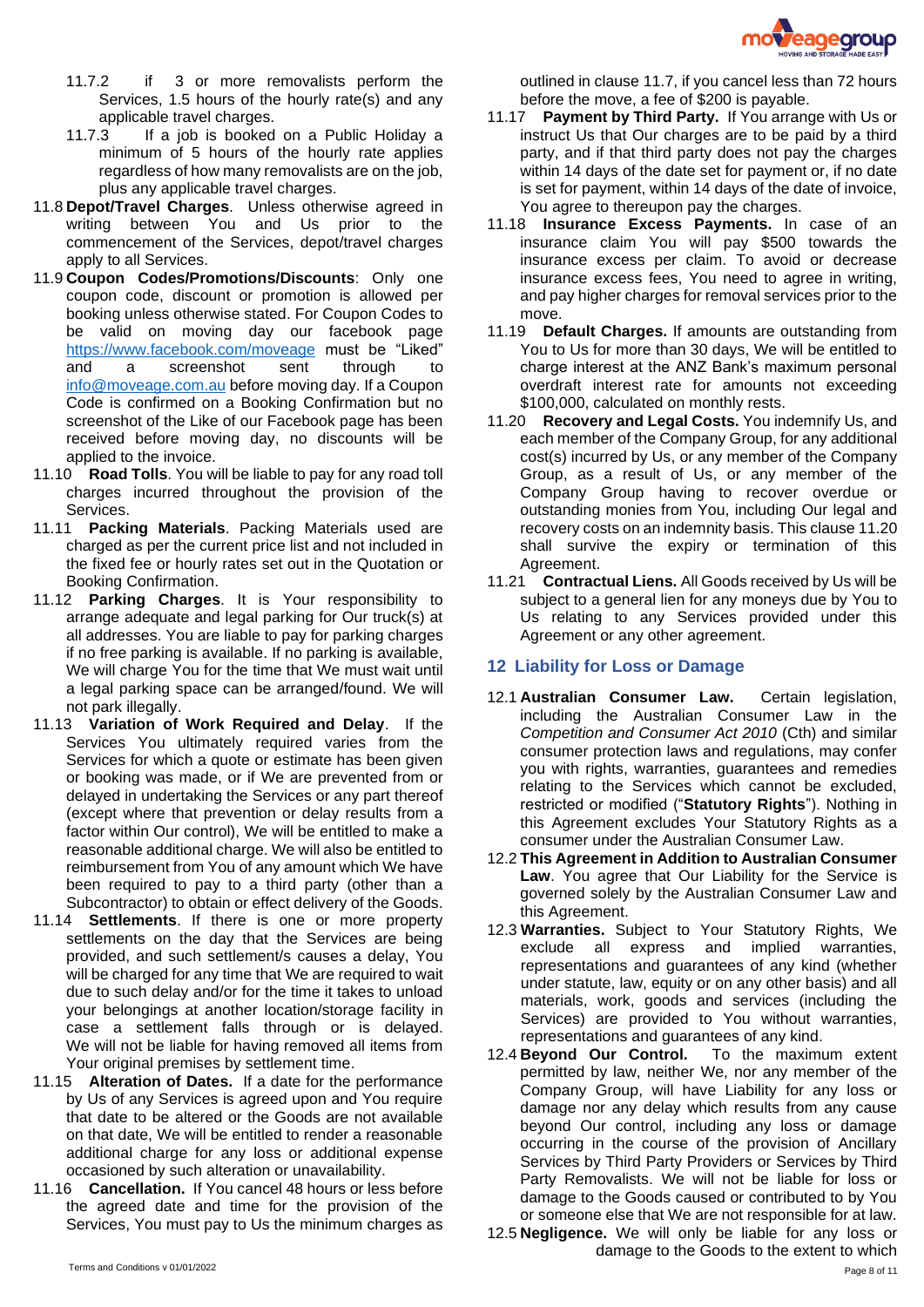

the loss or damage to the Goods is caused by or contributed to by Our negligence (excluding the negligence of any Third Party Provider or Third Party Removalist).

- 12.6 **Exclusions from Liability for Damage to Goods.** Despite anything to the contrary and to the maximum extent permitted by law, neither We, nor any member of the Company Group, will have Liability for the following items:
	- 12.6.1 **Standard Packing Services Declined.** If Standard Packing Services as per clause [9.1](#page-5-0) have been declined, You will be responsible for any loss or damage that occurs to the Goods and/or Your and/or Third Party premises as a result of the Goods being incorrectly or inadequately packed and prepared for transit.
	- 12.6.2 **Identified Risks.** Where in Our view the existing condition / circumstances of any of the Goods indicate that damage to the Goods might be unavoidable (despite using due care and skill in dealing with the Goods), then before dealing with the Goods We will notify You and list that item in the move documentation. If You instruct or direct Us to move the Goods notwithstanding this listing/notification, and loss or damage is caused to the Goods, then We, nor any member of the Company Group, will be liable.
	- 12.6.3 **Inherent Risk.** Certain Goods, including but not limited to TVs, (other) electrical and mechanical appliances, LED lights, printers, scales and computer equipment, scientific instruments, musical instruments, pressed wood and flat packed furniture, plant pots, terracotta, ceramic, porcelain, stone, concrete, marble, granite and glass items are inherently susceptible to suffer damage or disorder upon removal no matter how carefully they are handled. Neither We, nor any member of the Company Group, will be liable for any damage caused to such Goods. We will not be liable no matter if the goods are being transported/moved in an assembled or disassembled state (if applicable). You must get your own insurance to cover a potential damage to these items. We recommend you take out your own insurance for your entire move but you must take out insurance for at least these specific items. To help reduce the risk of damage to your TV please have the original box and original Styrofoam available on moving day.
	- 12.6.4 **Lost, Stolen or Misplaced Goods.** If We have not packed the Goods for You, neither We, nor any member of the Company Group, will be liable for lost, stolen or misplaced Goods. This exclusion of Liability to You does not apply if You instructed Us to undertake an inventory prior to the commencement of transit or storage, and there is evidence that We failed to reasonably secure the Goods whilst they were in Our custody or care.
	- 12.6.5 **Unknown Risks**. Where loss or damage to the Goods arises from conditions or things which are not known to Us and should not have been reasonably known by Us (for example from a defect to either goods or property that is not immediately obvious), then neither We, nor any

member of the Company Group, will be liable for any loss or damage to the Goods caused by the unknown condition.

- <span id="page-8-0"></span>12.6.6 **Not Our Packaging/Packing.** Where packed goods have not been packed by Us or a Subcontractor, neither We, nor any member of the Company Group, will be liable. This includes (but is not limited to) contents of cardboard boxes and other containers, as well as items that have been covered by protective (plastic) covers or shrink wrap by You.
- 12.6.7 **Our Packing – NOT Our Unpacking**. If goods have been (pre-)packed or wrapped by Us, neither We, nor any member of the Company Group, will be liable if We have not done the unpacking/unwrapping as well.
- 12.6.8 **Our wrapping.** We will take off and dispose of the wrap and covers that We applied during the move at the end of the move. Neither We, nor any member of the Company Group, will be liable for any damages to these items if You decline this service.
- 12.6.9 **Balcony Lifts** Neither We, nor any member of the Company Group, will be liable for any damage caused to any items lifted over balconies or railings and any damage to your property or third party property caused by lifting items over balconies or railings. You indemnify Us, and each member of the Company Group in relation to any such claim by a third party for loss or damage. Specialist companies lik[e www.ozhoist.com.au](http://www.ozhoist.com.au/) are available to move these items. (note we do not receive any commission or similar, are not affiliated and not responsible for their services)
- 12.6.10 **Heavy Lift items** Neither We, nor any member of the Company Group, will be liable for any damage caused to any items considered heavy lifts and any damage to your property or third party property caused by moving these extra heavy items. You indemnify Us, and each member of the Company Group in relation to any such claim by a third party for loss or damage.

Specialist companies like [www.ozhoist.com.au,](http://www.ozhoist.com.au/) [www.pianomovers.com.au](http://www.pianomovers.com.au/) ,

[www.billiardtableremovalsbrisbane.com.au](http://www.billiardtableremovalsbrisbane.com.au/)

are available to move these items. (note we do not receive any commission or similar, are not affiliated and not responsible for their services).

The heavy lift fee charged by us is a bonus for the men on the job but does not cover the additional risk or any insurance.

12.6.11 **Dismantling and Re-Assembly of Goods.**  Part of the Services may require the dismantling of Goods and their re-assembly. At Your request We may agree (at Our discretion) to dismantle or reassemble the Goods. If We or any member of the Company Group agree to do so, neither We nor any member of the Company Group accept responsibility for any damage or loss occurring as a result. We do not guarantee reassembly of Goods upon delivery, and will charge You for the time it takes to dismantle or re-assemble any Goods, regardless of non-completion of reassembly. Especially flat-packed and pressedwood furniture is susceptible to break/chip when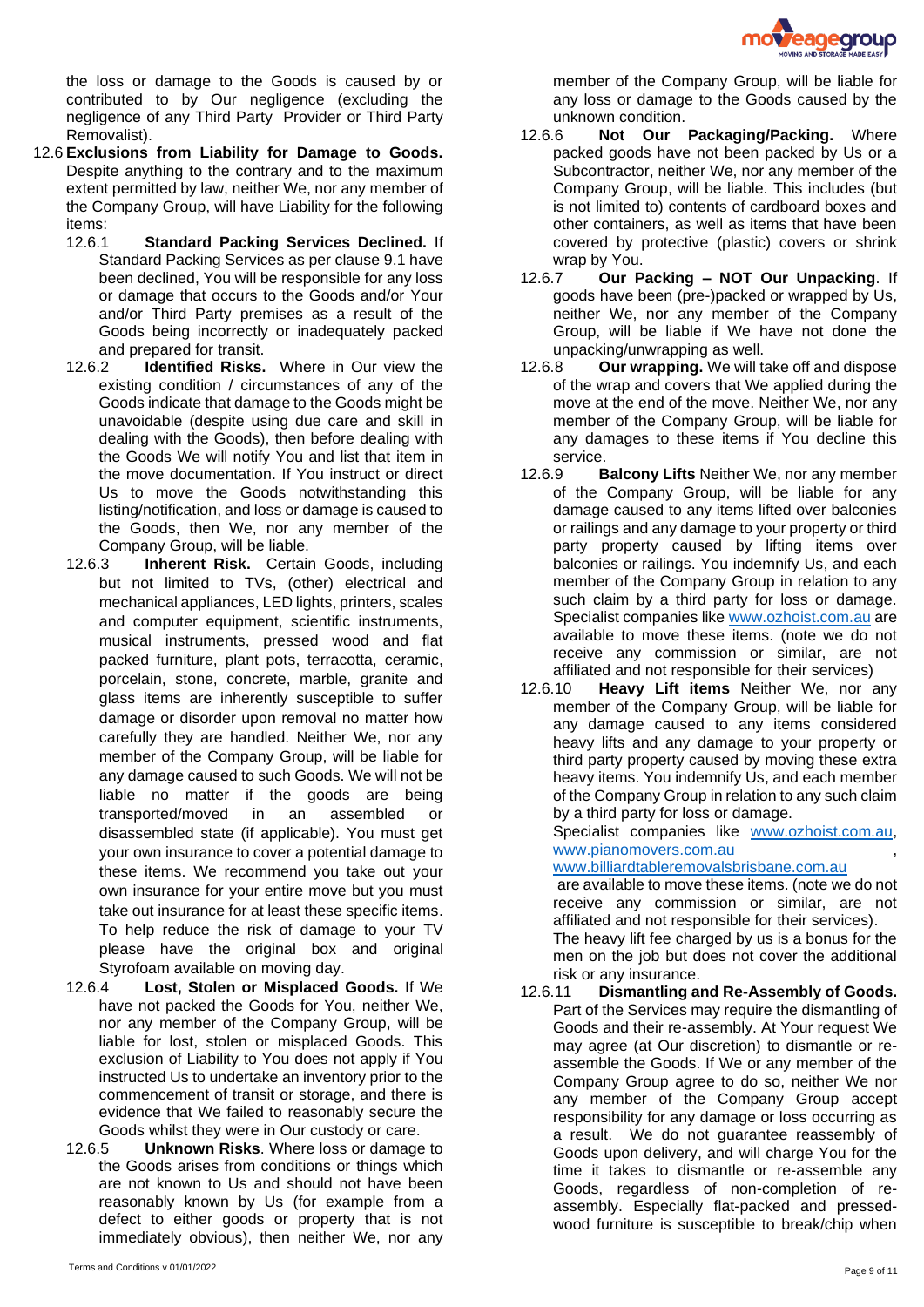

being disassembled and reassembled and time to do so may outweigh the cost of the item.

- 12.6.12 **Plumbing Fixtures.** Part of the removal of Goods may require the disconnection of plumbing fixtures (washing machines, dishwashers, fridges etc.) and their reconnection. At Your request We may do so but neither We nor any member of the Company Group accept responsibility for any damage or loss occurring or resulting. We do not guarantee reconnection, and will charge for the time it takes regardless of non-completion.
- 12.6.13 **New Flooring.** Neither We, nor any member of the Company Group will be liable for damages to new flooring, with new flooring being defined as laid/installed in the previous 4 weeks. Please take out your own insurance as new flooring is very susceptible to marks/damages.
- <span id="page-9-0"></span>12.6.14 **Awkward Access.** If You request Us to seek to move Goods through Awkward Access conditions, and We choose to seek to move those Goods (notwithstanding Our right under this Agreement to refuse to do so), then neither We, nor any member of the Company Group will be liable for any loss or damage to the Goods or to any other property as a result of seeking to move those Goods. You indemnify Us, and each member of the Company Group in relation to any such claim by a third party for loss or damage. Please refer to clause [5.22](#page-3-1) Awkward Access and Unusual Circumstances and note that (double door) fridges needing to come down stairs that are not wide and straight definitely fall into this category.
- 12.6.15 **Stored Items** neither We, nor any member of the Company Group will be liable for any loss or damage to goods that were put into storage by us at a third party storage facility with access by others/You.
- 12.6.16 **Adverse/Wet Weather Conditions.** In addition to any other provision of this Agreement regarding unsuitable weather conditions, If We (including removalists on site and Our Company Group management) deem it safe to continue a move during adverse/wet weather conditions You can decide to wait for all adverse weather to pass or to continue with the move. If You continue with the move in order to reduce chargeable time neither We, nor any member of the Company Group will be liable for any damages to Your items or general property (including third party property) as the risk is much higher than usual for damages to occur during adverse/wet weather conditions.
- 12.6.17 **Assistance by Customers.** Neither We, nor any member of the Company Group, will be liable in the event that You or any person associated with You ("**Your associate**") assist with any aspect of moving Goods and damage is caused to the item being moved, your premises or third party property during assistance. You indemnify Us, and each member of the Company Group in relation to any such claim by a third party for loss or damage. Please note that "assistance" includes you or your associate moving items by yourself, e.g. moving items out of the way, taking them to another room, shifting them to the desired

position, hanging a TV or painting on wall. For the avoidance of doubt, once you have moved an item in any way no damages can be reported to it or as having been caused by it.

A maximum of two customers (the same 2) for the entire move are allowed to assist with the move, if more than 2 people assist we will not be liable for ANY damages to your goods, premises or third party under any circumstances.

- 12.7 **Indemnity.** Despite anything to the contrary, to the maximum extent permitted by law, You are liable for, and agree to make good and indemnify Us, and each member of the Company Group (**Indemnified Parties**) and hold the Indemnified Parties harmless in respect of, any Liability that the Indemnified Parties may suffer, incur or otherwise become liable for, arising from or in connection with:
	- 12.7.1 acts or omissions of You or Your employees, contractors, suppliers, subcontractors, associates or agents; or
	- 12.7.2 any information, documentation, specifications or directions given by You or Your employees, contractors, suppliers, subcontractors, associates or agents.
- 12.8 **Commercial Removals and Storage.** If the Services are required by You for the purposes of a business, trade, profession or occupation in which You are engaged, We will only be liable for the proportion to which the loss or damage to the Goods is caused by or contributed to by Our negligence (excluding the negligence of any Subcontractor, Third Party Removalist or Third Party Provider), and in any event that Liability will be limited to \$100 per item or package, or \$1,000 in respect of all Goods moved or stored under this Agreement (whichever is the lesser). Neither We, nor any member of the Company Group, will be liable for: any loss or damage occurring in the course of the provision of Ancillary Services by a Third Party Provider; any loss or damage occurring in the course of the provision of Services by a Third Party Removalist; any loss or damage or any delay which results from any cause beyond Our control; loss or damage resulting from inadequate or improper packing or unpacking unless the Goods damaged or causing damage were both packed and unpacked by Us; loss or damage to jewellery, watches, money or negotiable instruments; or electrical or mechanical derangement to Goods. Under no circumstances will We be responsible for any loss or damage involving the restoration or reconstruction of information or data or any item of so called consequential loss.
- 12.9 **Notification of Loss or Damage.** You must report any damage to the Goods or (third party) property before completion. As the existing condition of the Goods are subject to verbal agreement You must inspect all the Goods as they are unloaded and/or relocated and any damage considered to have been caused by Us must be listed on the move documentation before signing. No claims will be accepted for any damage discovered after We have left the move. Once the Move documentation is signed off at Option 1 or 2 (Green or Yellow) no (further) claim can be made.
- Page 10 of 11 Terms and Conditions v 01/01/2022 12.10 **Repair Damage**. If We are liable to do so under this Agreement or by law, We will repair damaged Goods to as near as possible to the condition prior to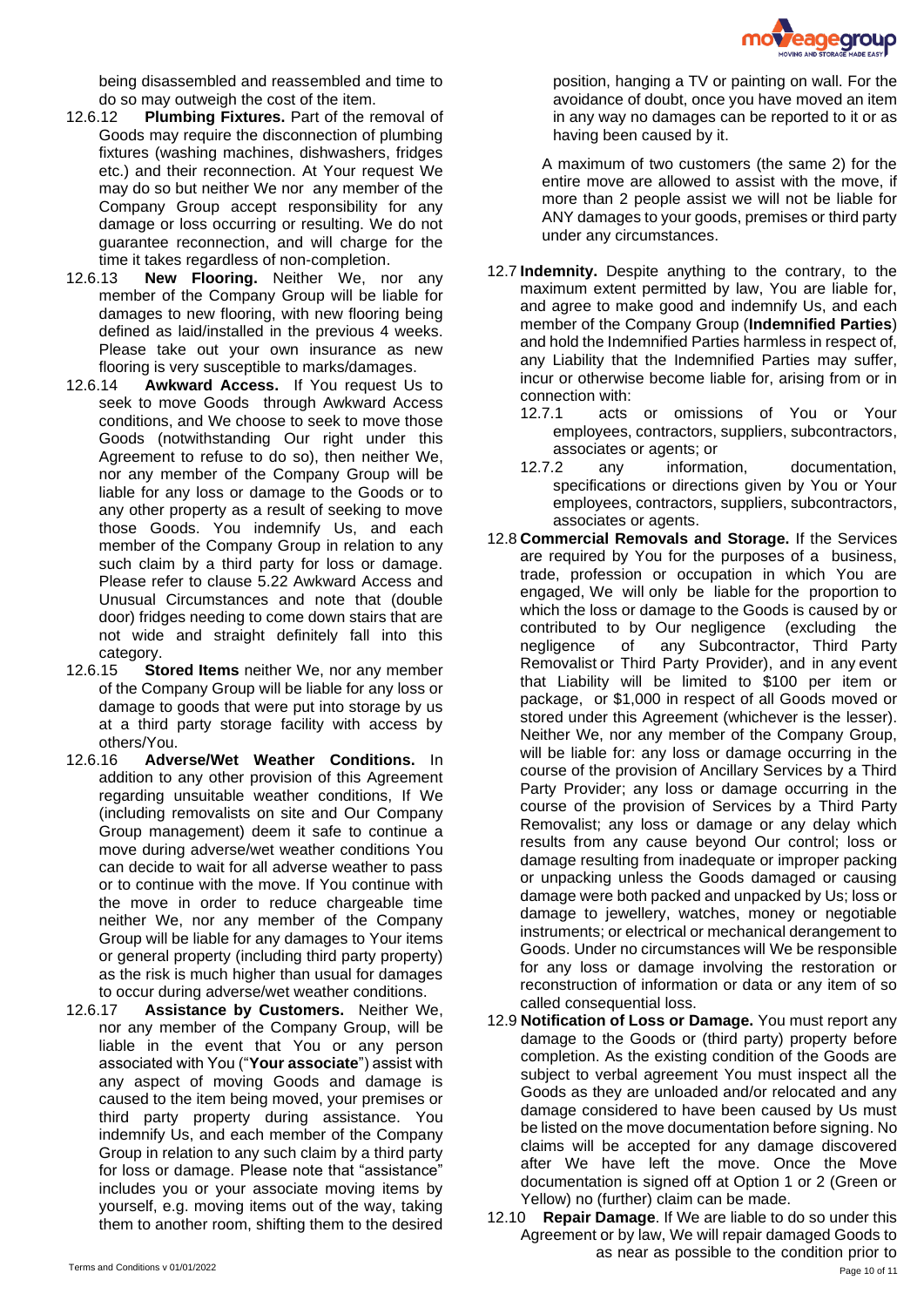

the damage occurring and these repairs will be arranged by Us or a member of the Company Group, by a qualified and reputable repairer. No responsibility is accepted for any other losses whatsoever including any consequential loss or loss of value as a result of the repairs.

- 12.11 **Option to Compensate**. In lieu of repairing Goods We have the option to compensate You to the value of the damaged Goods prior to the damage occurring, this means what the item would have been worth on the market on the day of the move prior to the damage occurring. Our policy is not a 'New for Old Policy' and We cannot take sentimental value into account. Please take this into account when considering if You should take out Your own insurance policy as new for old policies are available to the public. If that value cannot be agreed on between Us and You, it shall be assessed by an independent valuer chosen between Us and You and if We cannot agree, chosen by the president for the time being of the Law Institute of Queensland (or any replacement body). The cost of the valuer shall be borne by the Party whose value differs most from the valuer's.
- 12.12 **Vehicle Damaged**. In the event that damage to Goods arises from the transport vehicle being damaged by flood, fire, collision or overturning and We are compensated by Our insurer for the damage to Your Goods, Your compensation will be limited by the amount of Our insurance payment.
- 12.13 **Sets**. Where an item is part of a pair, set, suite or collection of items, repair or compensation shall extend only to the proportionate part of the pair, set, suite or collection of items, regardless of any special value the damaged or lost part may have as part of such pair, set, suite or collection of items.
- 12.14 **Assistance at own Risk** Should You or Your associates assist with moving any Goods, You and Your associates do so entirely at Your own risk. You and Your associates do not assist with the move as Our employee, contractor, volunteer or otherwise. At all times You must, ensure that You and Your associates:
	- (a) never enter the truck, step on the walkway or move items into the truck;
	- (b) adhere strictly to any instructions given by Us/Our removalists; and
	- (c) not participate in any team/multiple person lifts and stay clear of any hydraulic lifting, loading ramps at all times.

You indemnify Us, and each member of the Company Group, against any loss or damage which We, or any member of the Company Group, may become liable for, including damage, death or injury, including loss or damage to Our equipment arising out of assistance provided by You or Your associates.

12.15 This claus[e 12](#page-7-0) shall survive the expiry or termination of this Agreement.

# **13 Liability for Loss or Damage Other than Goods**

13.1 Because Third Party Providers or others are frequently present at the time of collection or delivery it is not always possible to establish who was responsible for

- 13.1.1 if We cause loss or damage to premises or property other than Goods for removal as a result of Our negligence or breach of contract, Our Liability shall be limited to making good the damaged area only; and
- 13.1.2 if We cause damage as a result of moving Goods under Your express instruction, against Our advice, and where moving the Goods in the manner instructed is likely to cause damage, We shall not be liable.

# **14 Insurance**

- 14.1 The onus is on You to obtain adequate insurances to cover loss or damage to Your goods.
- 14.2 If We, in discharge of any Liability, make payment of any amount to You in respect of loss of, damage to, or delay in delivery of the Goods, You hereby assign to Us all rights which You have under any policy of insurance to recover that amount and You hereby appoint Us as Your attorney with full power in Your name to claim and recover that amount and You will execute all documents and provide all information as may be necessary to enable Us to obtain the full benefit of this clause.

# <span id="page-10-0"></span>**15 Staff Abuse**

Verbal or threatening behaviour towards Us, any of Our employees or members of the Company Group will not be tolerated and will constitute a material breach of this Agreement. We reserve the right to refuse to or cease providing Our Services at any time in such a circumstance. If We are forced to leave the job and cease providing Services because of verbal or any other abuse from You, You will still be liable to pay for all Services rendered up to the time of cessation (which is subject to the minimum charges set out in this Agreement).

# <span id="page-10-1"></span>**16 Term and Termination**

- 16.1 This Agreement will commence upon Your acceptance of this Agreement in accordance with clause [2.1,](#page-1-0) and will continue until the earlier of the date:
	- 16.1.1 We consider the Services to be complete or supplied to You in accordance with this Agreement;
	- 16.1.2 the move is cancelled in accordance with clause [6.3;](#page-4-0)
	- 16.1.3 We cease providing the Services in accordance with clause [15;](#page-10-0) or
	- 16.1.4 this Agreement is terminated in accordance with this clause [16.](#page-10-1)
- 16.2 We or a member of the Company Group may terminate this Agreement by providing You with 5 business days written notice.
- 16.3 On termination or expiry of this Agreement, you agree:
	- 16.3.1 that any amounts You have paid for Services are non-refundable;
		- 16.3.2 to pay Us all amounts due and payable to Us (including for all Services provided by Us or a Subcontractor) up to the date of termination as a debt immediately due and payable.
- <span id="page-10-2"></span>16.4 This clause [16](#page-10-1) will survive the termination or expiry of this Agreement.